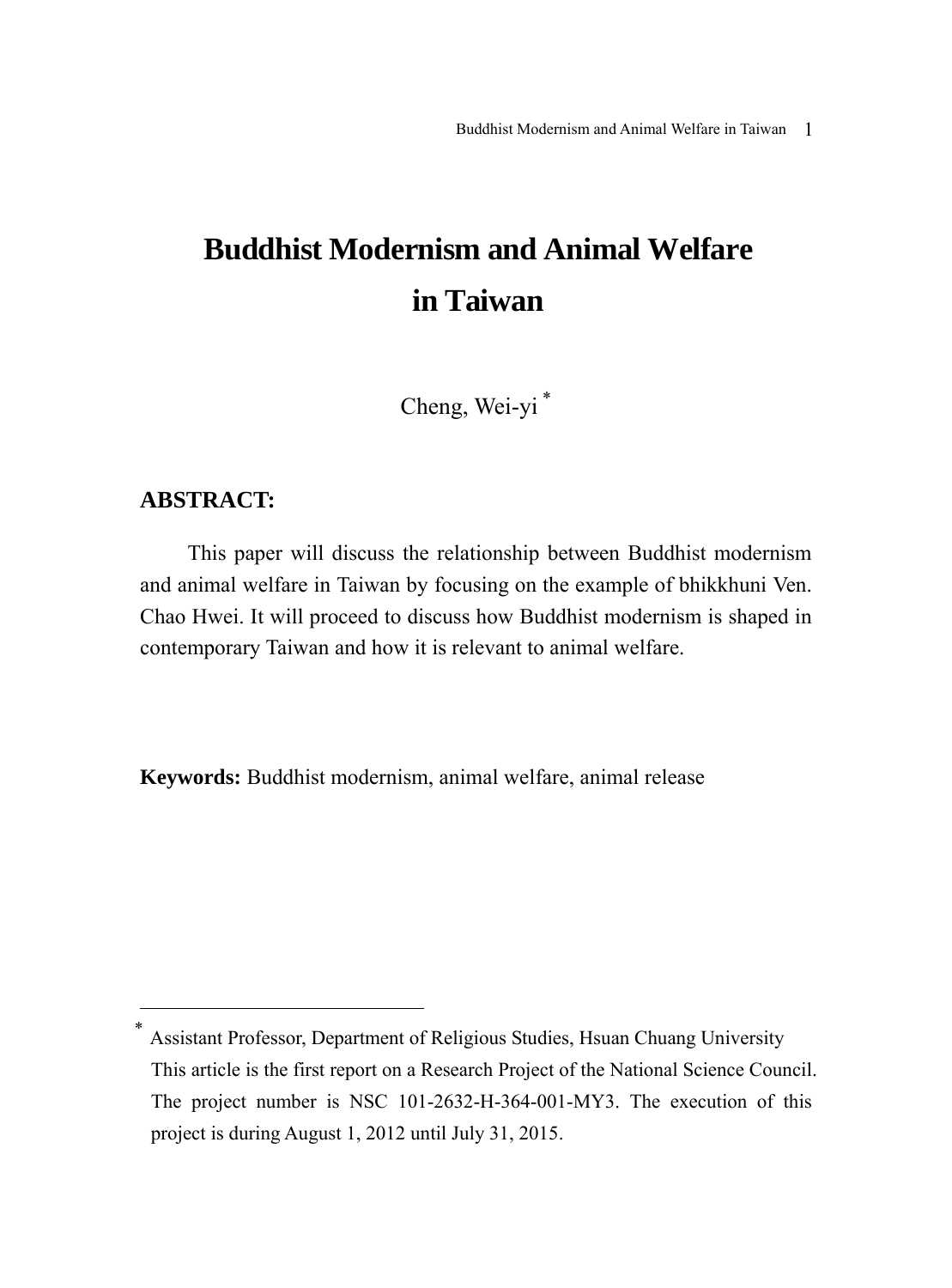*Fangsheng*, or "animal release"/"release of living beings" is a popular religious practice in Taiwan. In this ritual, captive animals are released (mostly) into the wild with the belief that the act would generate merit for the human participants. According to Stokes & Shiu, this practice is "one of the regularly performed rituals […] throughout Asia, and in recent decades, in the West" (2008, 181). The practice of *fangsheng* has long been a contentious issue in Taiwan; I myself was drawn into this issue by media frenzy over the release of venomous snakes into the wild by a Buddhist group in mid-2012.<sup>1</sup> Nevertheless, many Buddhists in Taiwan continue to see the practice of *fangsheng* as a realization for animal welfare (Chen, 2010). Lin & Lee find that Taiwan Buddhist discourse on *fangsheng* changes over time and assess the group, Life Conservationist Association (*guanhuai shengming xiehui*, "LCA" hereafter), as a Buddhist response to environmentalist criticism against the practice of *fangsheng* (Lin and Lee 2012, 243). In the course of examining LCA's discourse on animal welfare, I notice the elements of Buddhist modernism. Intrigued, I decided to take a furtherer look into the relationship between Buddhist modernism and the discourse on animal welfare in Taiwan by using the example of LCA's founder, *bhikkhuni* Ven. Chao Hwei. This paper is the preliminary finding.

# **Animal Welfare**

 $\overline{a}$ 

The founding of LCA can be traced back to early 1990s when there emerged in Taiwan a popular fishing game, *cuoyu* (stabbing fish), in which

<sup>&</sup>lt;sup>1</sup> For example, see "Fangsheng Dushe Zhengyi Buzai Wuzhong Ershi Niuqu de Xinyang jiajhih," by Liao Shirui, Yam News, http://n.yam.com/yam/earth/ 20120617/20120617549872.html, accessed on 2012/11/06.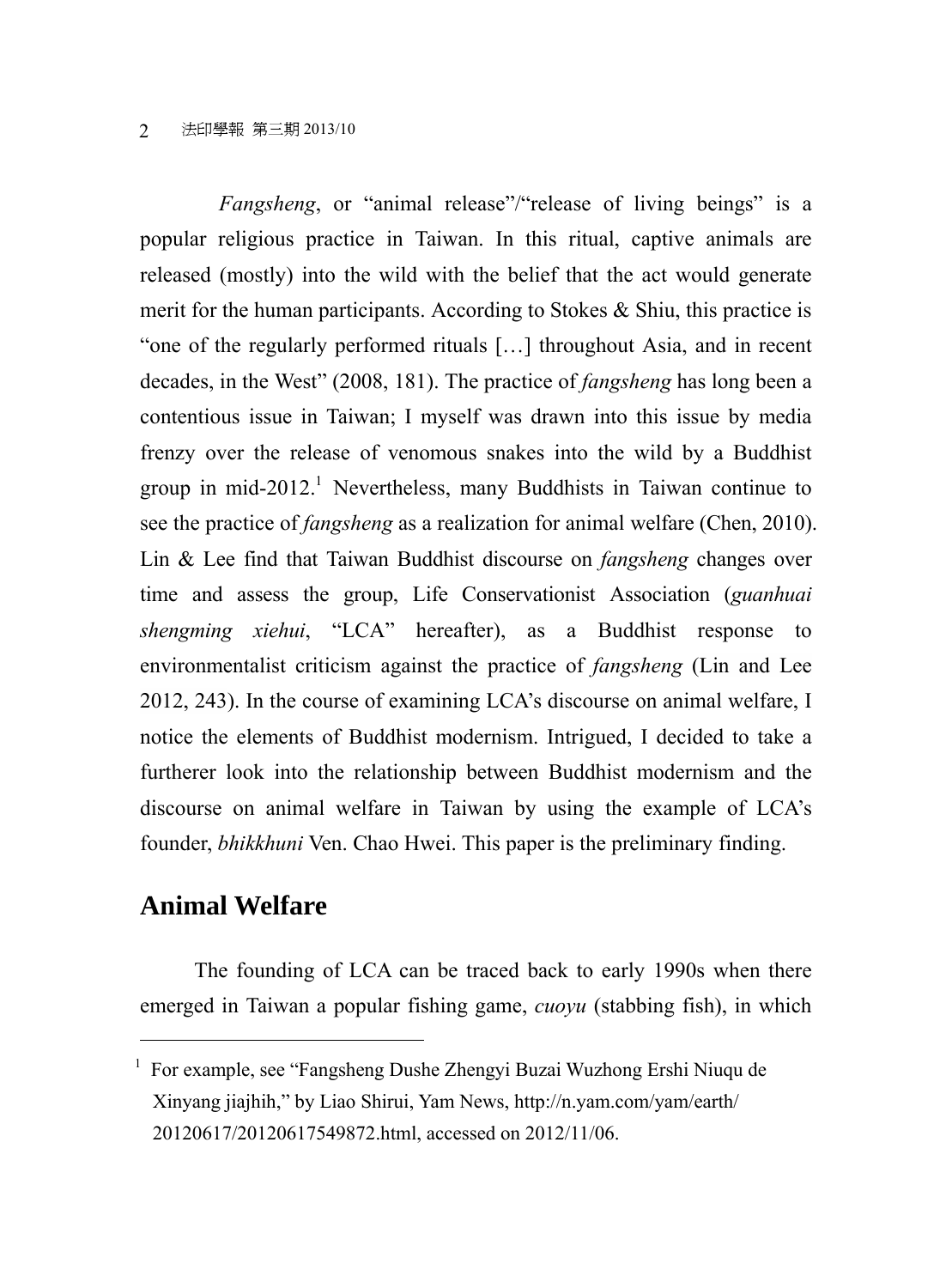people fished not with a proper bait but with a hook. The fisher would repeatedly stab the fish with a hook and only when the fish was stabbed to death, it was pulled out of the pond. Needless to say, this method of fishing is cruel and inhumane and naturally provoked protest. According to the website of LCA, *bhikkhuni* Ven. Chao Hwei started *the anti*-*cuoyu* movement in early 1992. The movement gained nationwide attention and eventually prompted the government to decree a ban on *cuoyu*. LCA website states:

> Afterward, many like-mind friends felt that people in Taiwan have an indifferent attitude towards [animals]. This indifference leads to abuse of [animals] and as time goes on, the abuse becomes an acceptable norm. All of these problems cannot be solved by short-time media frenzy. There is a need for long term education to seed the idea of loving and caring for animals  $[(aihu)$  shingling, zhenxiwuming<sup> $)]$ </sup> in people  $[...]^2$

LCA was thus officially founded in January 1993, not long after the ban on *cuoyu* was decreed.<sup>3</sup>

Although the Chinese name of LCA means 'caring for life' (*guanhuai shengming*), it is in fact mainly an animal right organization. A slogan on its website explains the connotation: "To care for the animals is a starting point to care for life."<sup>4</sup> It goes on to condemn anthropocentrism:

Consequently, "to care for the animals and to care for life as a

 $\overline{a}$ 

 $^{2}$  http://www.lca.org.tw/about/about-LCA, accessed on 2013/2/9. My translation.

<sup>&</sup>lt;sup>3</sup> http://www.lca.org.tw/en/about-LCA, accessed on 2013/2/15.

<sup>4</sup> Ibid.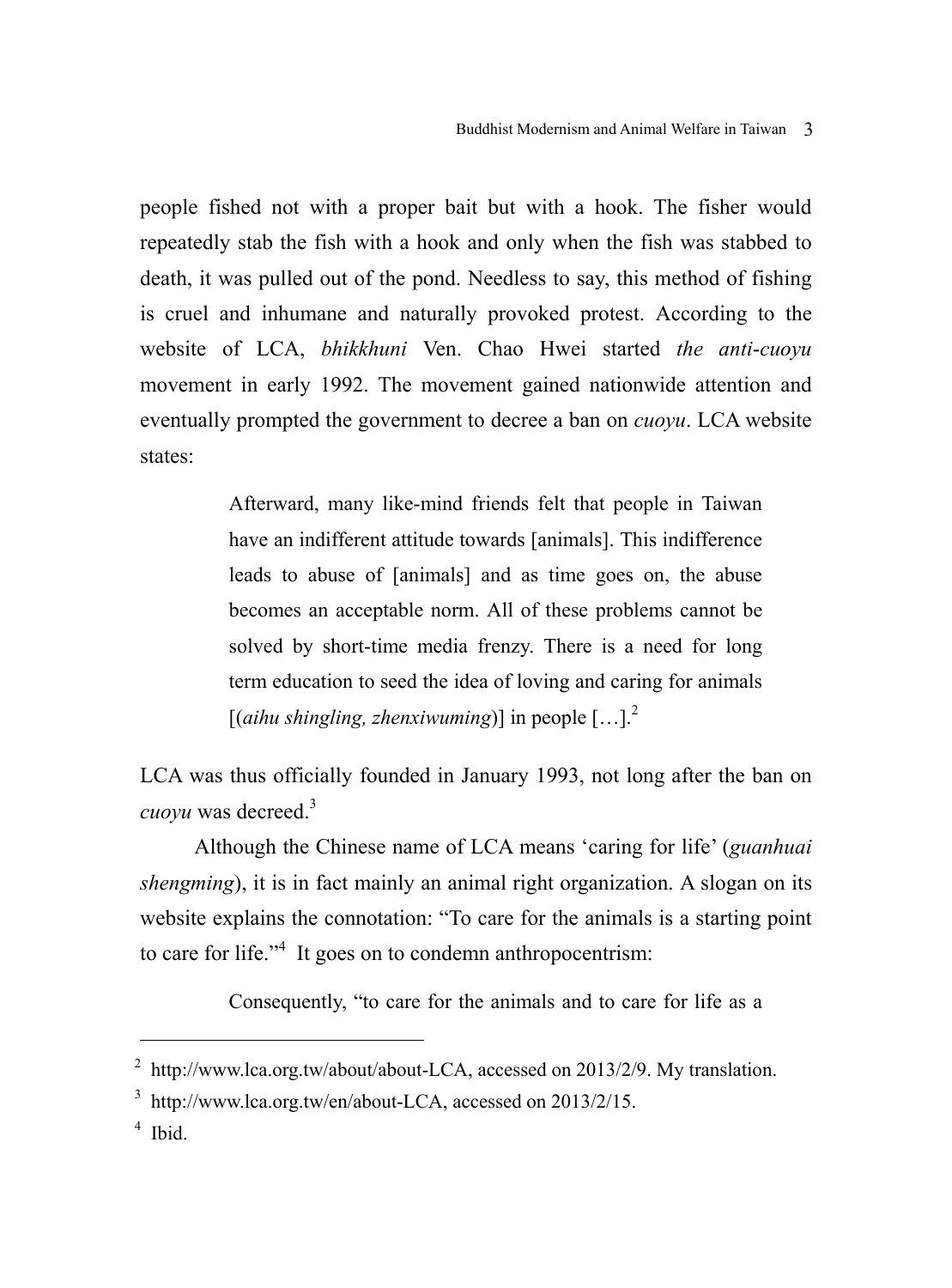starting point" would cultivate the mankind to learn how to treat other animals' lives and welfare in equality. In fact it is the promotion of a more popular and in-depth social morality for the entire human community. The liberation of the animals is indeed the emancipation of the human beings from the prejudice of "Species Discrimination".<sup>5</sup>

It is interesting to see terms such as "social morality" and "Species Discrimination" being used in the statement above, for they are not usually found in pre-modern Buddhist discourse. These terms indicate Buddhist modernism.

To understand the principles behind LCA, it is necessary to learn about the founding *bhikkhuni* and chairperson of LCA from 1993 to 1999, *bhikkhuni* Ven. Chao Hwei. Born in Myanmar in 1957 with the lay name, Lu Qiongzhao, she and her family immigrated to Taiwan in 1965. At the age of 21, as a junior student at university, she donned the robe and received *bhikkhuni* ordination two years later. By the time of writing this essay, she has emerged as a well-known social activist in Taiwan. Her social activities range from Buddhist protection movement, gender equality in Buddhism, anti-gambling, and to of course, animal welfare.<sup>6</sup> In August 2012, *bhikkhuni* Ven. Chao Hwei attracted international attention when she presided over a Buddhist same-sex wedding for two lesbians, the first in Taiwan Buddhism.<sup>7</sup>

 $\overline{a}$ 

<sup>5</sup> Ibid.

<sup>6</sup> Website of Hongshi Buddhist Cultural and Educational Foundation, http://www. hongshi.org.tw/teacher.aspx, accessed on 2013/2/15.

 $7$  For example see CNN report on the wedding, "Two Buddhist Brides Wed in Taiwan" by Alexis Lai, August 13 2012, http://edition.cnn.com/2012/08/13/world/ asia/taiwan-buddhist-same-sex -wedding, accessed on 2013/2/15.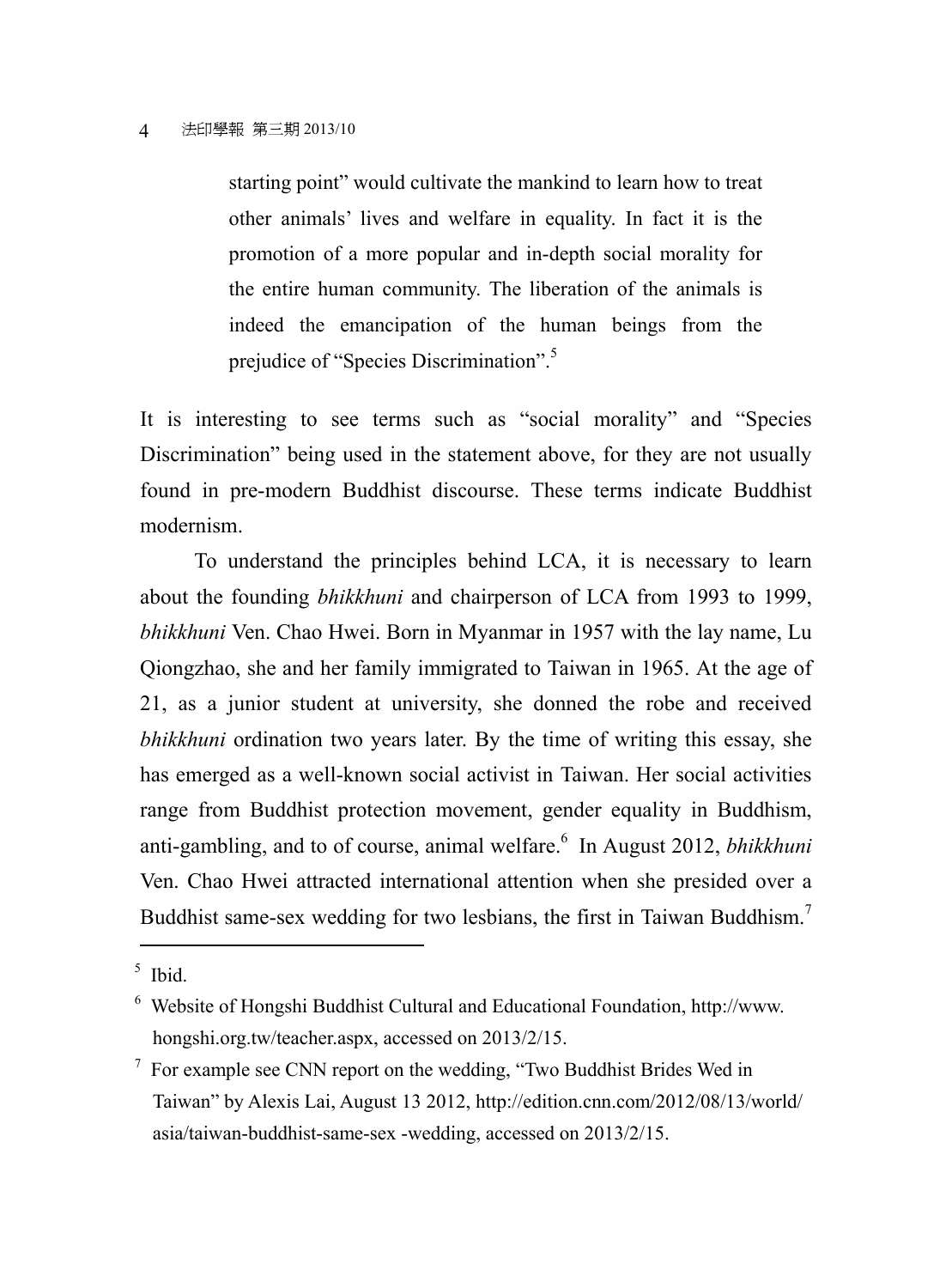In her own words, *bhikkhuni* Ven. Chao Hwei began her social activist movement as an advocate for animal rights:

> Early on, my focus had been mainly on issues of human rights and environmental conservation. Since such issues tended to be related to the problems of legality and policy making, I was obliged to expand my vision from social engagement to political engagement. (C.-H. Shih 2008, 125)

She attributes her engagement with social activities as a practice of Bodhisattva Path. She says:

> According to Buddhist perspective, suffering comes from misconduct (of individuals, others, or common/share evil deeds). And, now that the Buddhists who practice the Bodhisattva Path always have mercy for all the sinful, suffering beings, they would never give up any one of them. This is probably why such practitioners are destined to carry on the endless deep sorrow of the fellow sentient beings throughout endless birth and death! (C.-H. Shih 2008, 125)

There in the statement above are Mahāyāna rhetoric and the identification with the Bodhisattva Path; both are common in Buddhist discourse in Taiwan.

What distinguishes her from common Mahāyāna rhetoric con animal welfare is her application of Western philosophy in her works. For example, in a paper about Buddhist ethics, she cites works of Hume, Kant, etc. in an attempt to set her argumentation through the theorization of meta-ethics (C.-H. Shih 2006). Notably, half-way through the paper she returns to the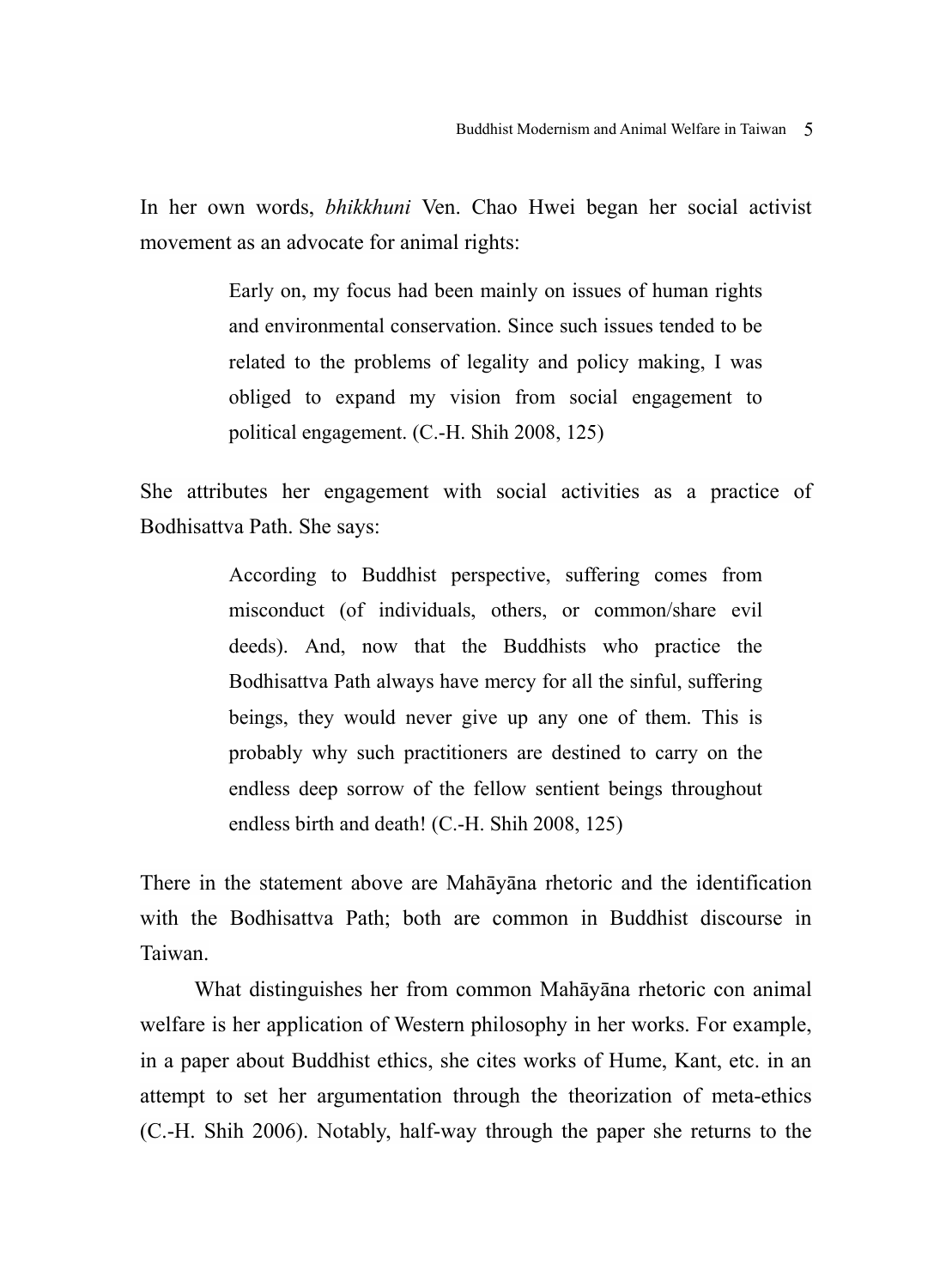#### 6 法印學報 第三期 2013/10

usage of Buddhist theory of dependent-origination (*pratītyasamutpāda*) for her discussion (C.-H. Shih 2006, 111-118). Even the usage of the dependent-origination theory is interesting. In another paper, *bhikkhuni* Ven. Chao Hwei again uses the dependent-origination theory to argue for a Buddhist perspective on living beings (C.-H. Shih 2011). It has been noted that the theory of dependent-origination was not an emphasized concept in Asian Buddhism until Western and/or Western-influenced Buddhist writers connect the theory with ecology (McMahan 2008, 149-182) and subsequently animal welfare. Take the teaching of the late  $16<sup>th</sup>$  century Chinese monk, Yunqi Zhuhong (1535-1615) as an example: Yunqi Zhuhong's teaching is fundamental in the popularization of *fangsheng* and yet his teaching uses little of the theory of dependent -origination (Lee 2002). There are evident elements of Buddhist modernism in *bhikkhuni* Ven. Chao Hwei's discourse on animal welfare.

### **Buddhist Modernism**

Much attention has been paid to Western Orientalists' (re)construction of Buddhism, which is presumed to affect not only Buddhist discourse in the West (e.g. see Clarke, 1997) but also the perception and presentation of Asian Buddhists on their own tradition. Gombrich terms this (re)constructed Buddhism as "Protestant Buddhism":

> We find intertwined three characteristics of Protestant Buddhism. It tends to fundamentalism, despising tradition; it claims that Buddhism is 'scientific', 'rational', 'not a religion', etc.; and it depends on English concepts, even when expressed in Sinhala. (Gombrich 1988, 195)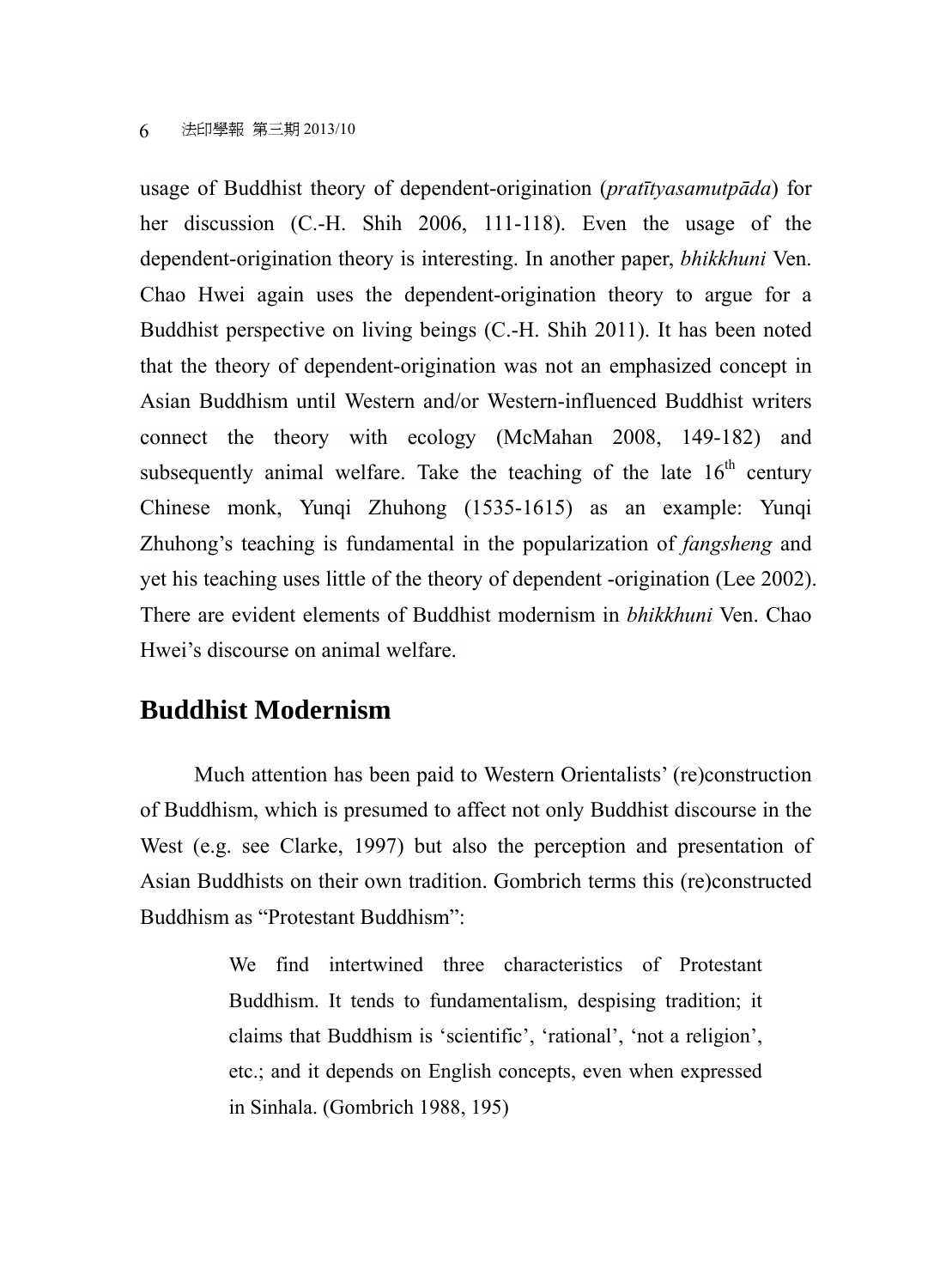The term "Protestant Buddhism" has often been criticized not least because of the author's supposed Eurocentric bias and misunderstanding of Asian custom (Goonatilake 2001). The emphasis on Western influence is also problematic, for throughout the history, Buddhism has always to adapt and transform to meet different context it finds itself in. It is too simplistic to see Western influence as the primary factor in the Buddhist transformation in the past two centuries.

Similarly contestable is the label "Buddhist modernism". It is not uncommon for scholars of Buddhist Studies to view Buddhist modernism as an inauthentic form of Buddhism and impossible to have emerged without the input of Westerners:

> [...] the new salvage genre of Buddhist Studies, based on a rejection of Buddhist modernism as inauthentic, now claims that we must reject the voices of certain contemporary Buddhists as tainted by Western ideas and ignorant of Western influence on Buddhism … the new generation of salvage studies locates authenticity in pre-Western, "traditional" Buddhism. (Quli 2009, 25)

The binary assumption of modern/traditional and East/West simplifies the complex situation of Buddhism as a living tradition. The encounter with Occidentalism and Western imperialism in the past few centuries was but a necessary challenge for Asian Buddhists to respond to. Chu has well documented how Chinese Buddhist reformers in the early twentieth century, most notably *bhikkhu* Ven. Taixu (1890-1947) and Ven. Yinshun (1906-2005), transformed Chinese Buddhism by emphasizing the need to return to the Buddhist "origin", purging theist elements in Buddhism and underlining the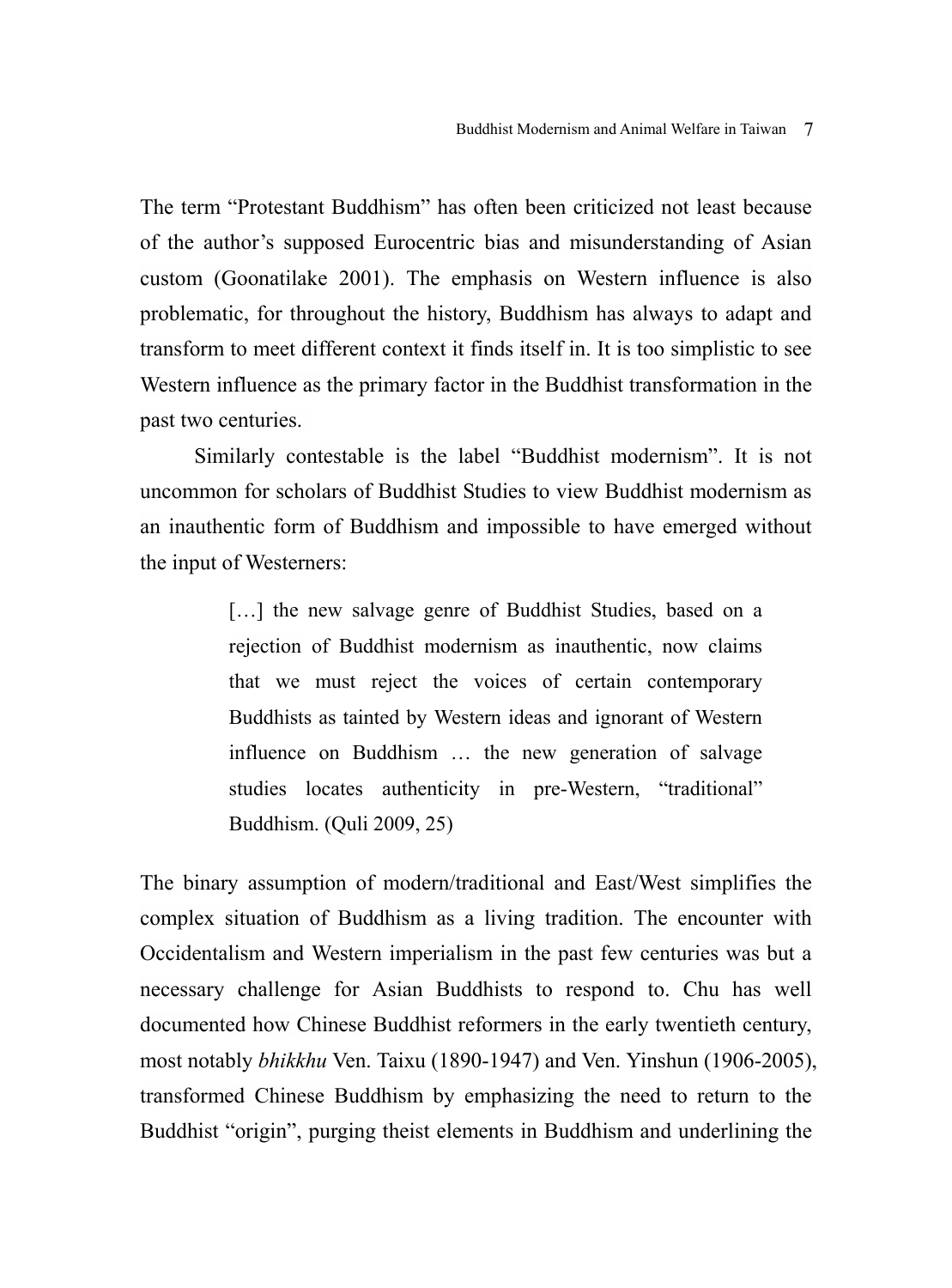importance of critical thinking (2006). Whether it is the result of Western Orientalist manipulation or the need for Asian Buddhists to respond to challenges of modern time, Buddhism, as presented by Buddhist modernism, is "westernized, demythologized, rationalized, Romanticized, Protestantized, or psychologized" (McMahan 2008, 8). If LCA is a Buddhist response to environmentalist criticism against centuries-old Buddhist practice of *fangsheng* (Lin and Lee 2012, 243), it is conceivable that LCA and *bhikkhuni* Ven. Chao Hwei's discourse on animal welfare should contain elements of Buddhist modernism.

Perhaps because she is also an academician who needs to widen her discussion or perhaps because she is a student of the reformist *bhikkhu* Ven. Yinshun, much of *bhikkhuni* Ven. Chao Hwei's discussion on Buddhist ethics of animal welfare does merely articulate traditional Buddhist reasoning but frequently evokes Western philosophy (e.g. C.H. Shih, 2011). For this, she is unapologetic. In fact she credits Western philosophy for inspiring her own theory of Buddhist ethics:

> I think it is all right to say that modern Buddhism is influenced by the West. Western influence is good. To be honest, if I were to focus only on traditional Buddhist studies, those issues would never have occurred to me. By reading Kant, Hume, Peter Singer and Tom Regan, I was inspired to think over those issues and then to look at those issues through Buddhist perspective. Not to extend their theories but to compare. Had not been their sophisticated thinking, mine would have been as sophisticated. (C.-H. Shih, 2013)

At the same time, *bhikkhuni* Ven. Chao Hwei draws on Buddhist tradition of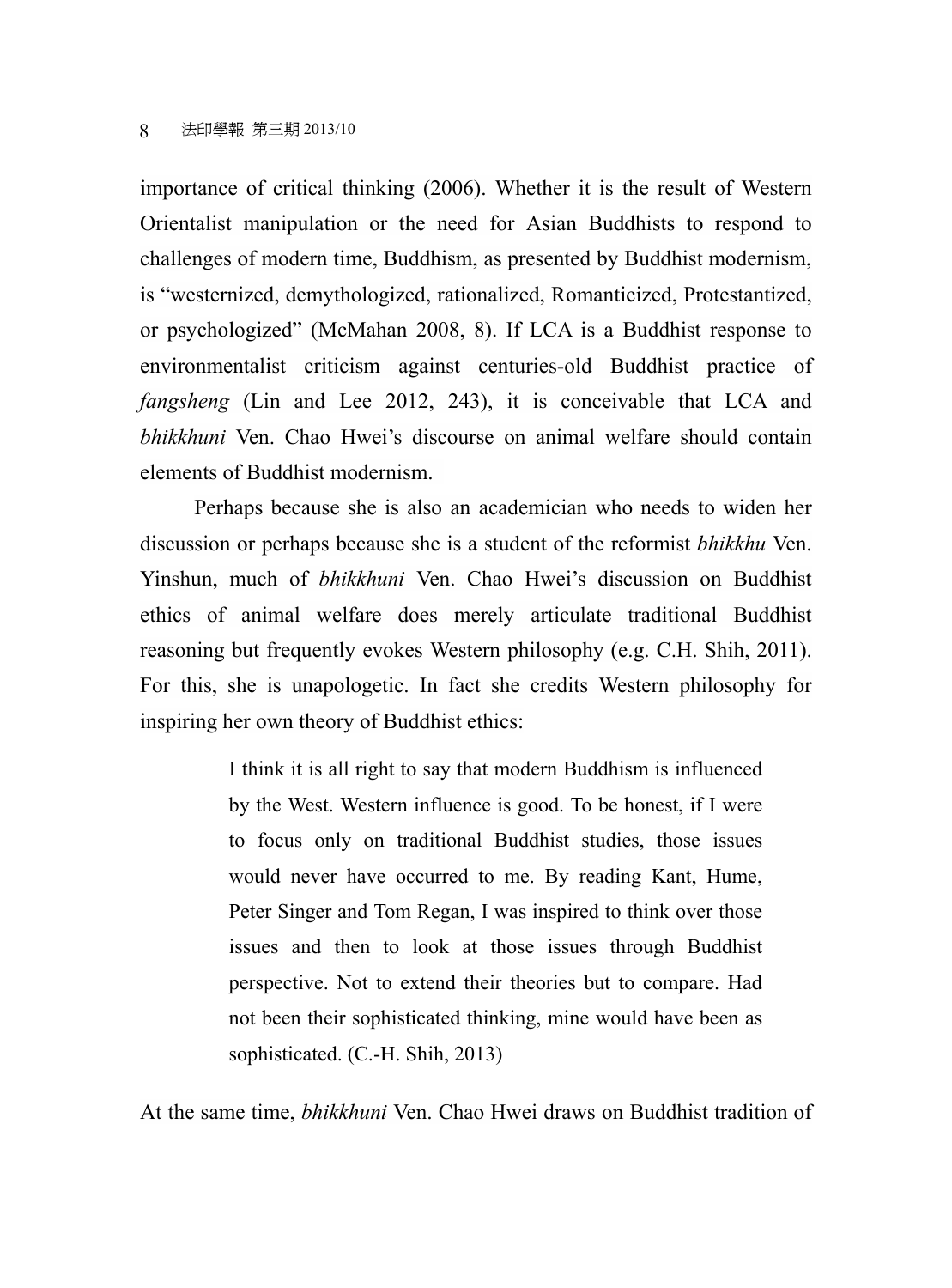commentary to support her study method:

It is not the influence of the  $19<sup>th</sup>$  century [Orientalists]; Buddhist commentators all use [this method of study]. A commentator would always look for evidence to support his theory. This is called allusion [*jiaozheng*] and then there is the logic inference [*lizheng*]. There is the holy teaching [*shengjiaoliang*] and there is the critique [*biliang*]. He needs both, or he won't be able to conduct his reasoning. I was not influenced by the  $19<sup>th</sup>$  century scholars. I primarily base my study on the style of Buddhist commentators. We must go back to the origin. (C.-H. Shih, 2013)

What is interesting is that while *bhikkhuni* Ven. Chao Hwei does not deny the influence of Western philosophy on her theorization of Buddhist ethics, she defends her study method as essentially Buddhist. This might be a reflection of the characteristic of "going back to origin" in Buddhist modernism but more importantly, a claim to be "authentic Buddhist" in her discourse. Critiques might see it as hybridity between East and West, but *bhikkhuni* Ven. Chao Hwei sees it as an attempt to reach out to a wider audience:

> As for whom [I am writing] is a question. The reason of my using Western [philosophy] is that when I am doing comparison, I notice the difference … then you can look at the issue through Buddhist perspective; how does the theory differ from Buddhist Dharma? How is the theory compatible with Buddhist Dharma? That's how I work. So, for whom I am writing? On the one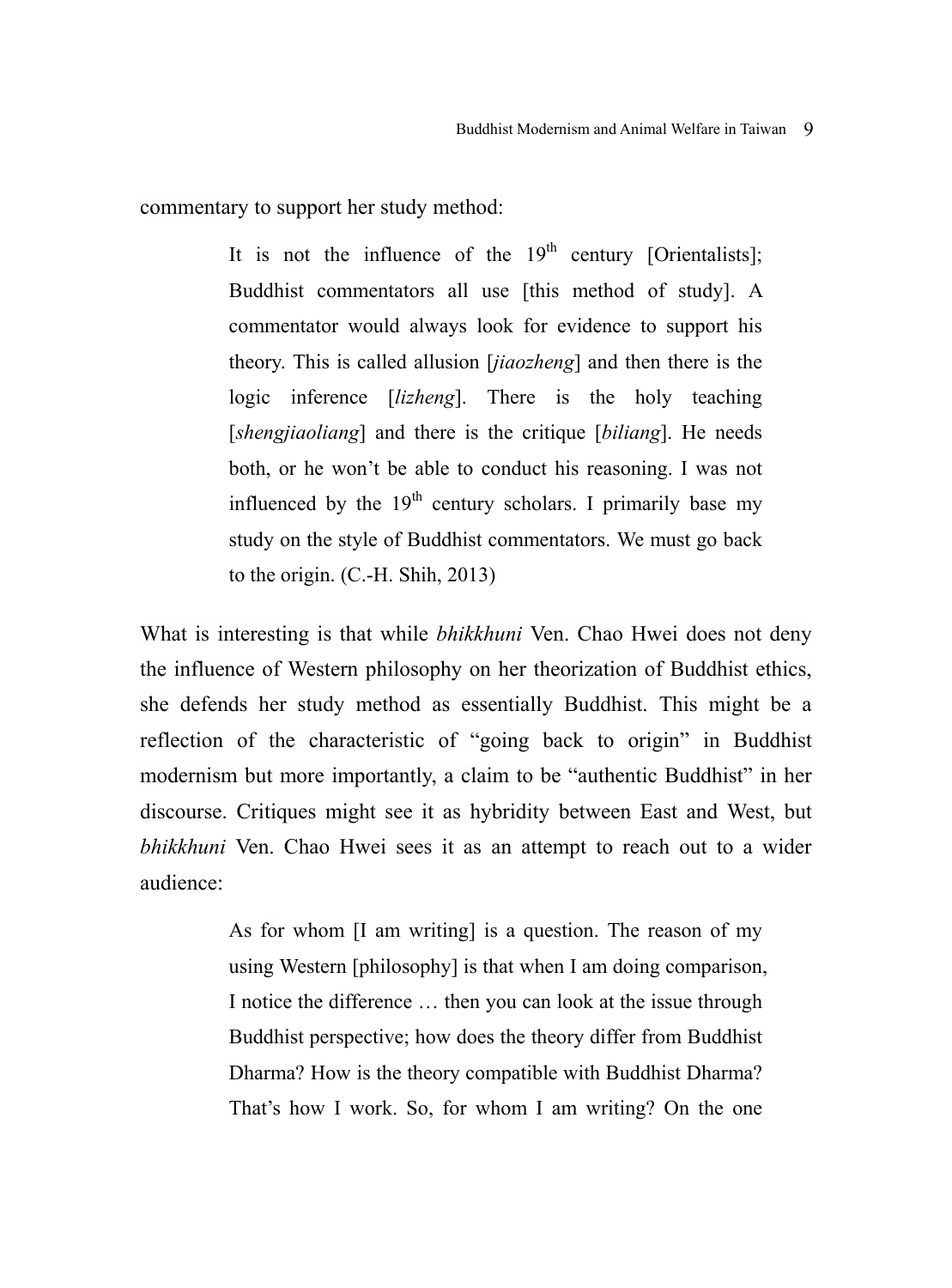hand, I want Buddhists learn about Western study of ethics. On the other hand, I wish that contemporary philosophers might notice the characteristic of Buddhist ethics. So, there is the intention for dialogue. (C.-H. Shih, 2013)

In other words, Buddhism is marketed to meet not only the interests of Buddhists but also the people who are interested in ethical concerns. Considering that LCA is the outcome of environmentalist criticism against Buddhist practice of *fangsheng*, it is of little wonder that *bhikkhuni* Ven. Chao Hwei's response to the criticism must step outside the traditional Buddhist rhetoric about animals.

## **Conclusion**

In this paper, I discuss one case of Taiwan Buddhist discourse on animal welfare. There are certainly other cases of Taiwan Buddhist discourse that articulate along the line of traditional Buddhist rhetoric. For example, one of the most controversial and most active Buddhist groups in Taiwan that engages in conducting *fangsheng* is China Preserve Life Association (*zhonghua husheng xiehui*); in its website, the concepts of non-harming precept, karma and rebirth are used. These are concepts commonly publicized in promoting the practice of *fangsheng* by Chinese Buddhism prior to the 20<sup>th</sup> century (Stokes and Shiu, 2008). On the other hand, LCA seeks to provide animal welfare through legislation and education and frowns upon (though not an outright criticism) the practice of *fangsheng*. The difference illustrates the multiplicity of Buddhist scene in Taiwan.

The ethical theory developed by *bhikkhuni* Ven. Chao Hwei and the direction undertaken by LCA are better seen as a "marketing strategy" for a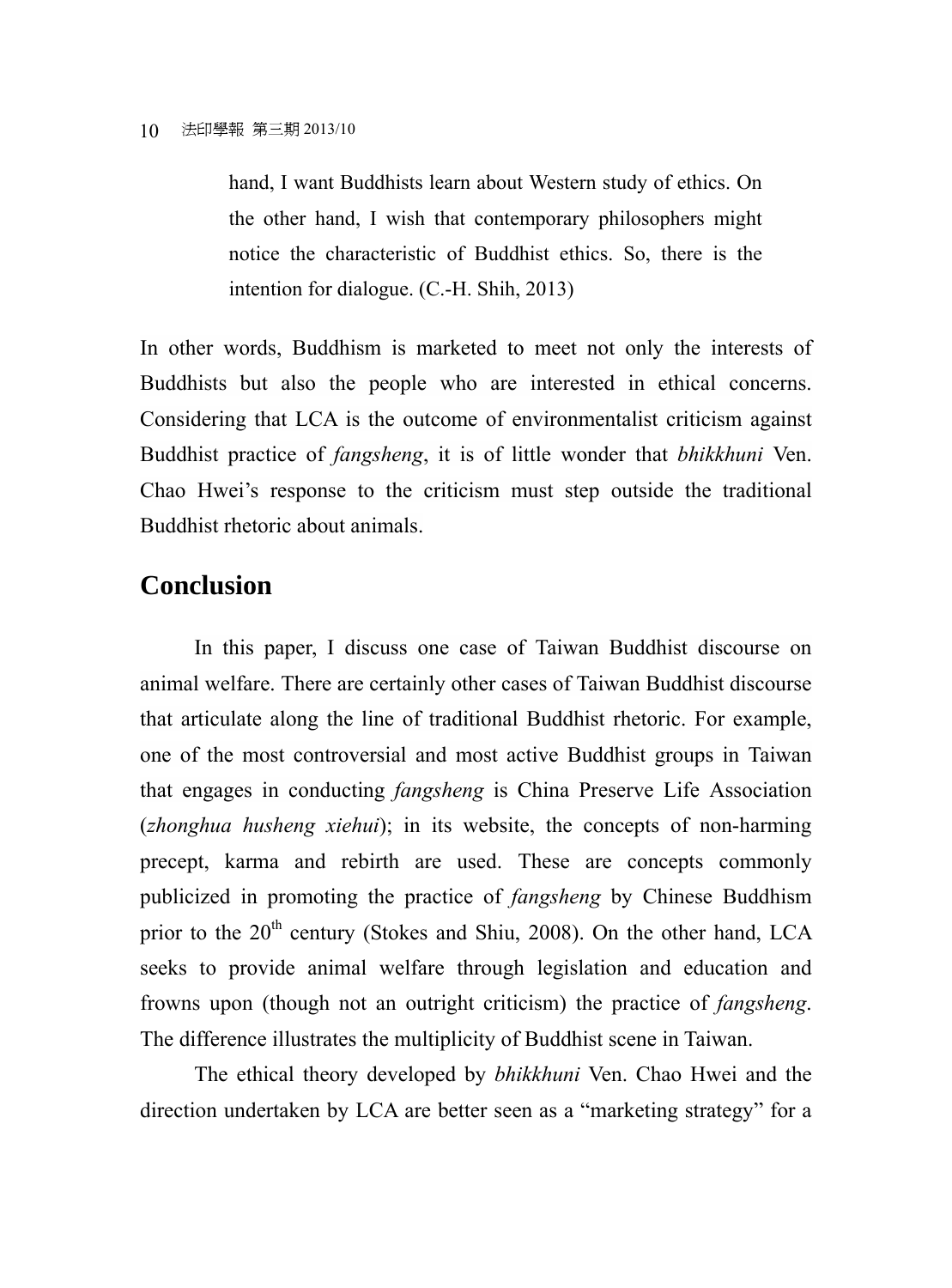society whose view on Buddhist practice of *fangsheng* has modified considerably since World War II (Lin and Lee 2012) rather than the result of hybridity or even cultural-colonialism. This reshaping of Buddhism for modern concerns is neither new nor uncommon; the association of Buddhism with ecology is a familiar example (Callicott, 2008). Quli rightly notes that Buddhist modernism should not be considered less authentic or less Buddhist than the pre-modern form of Asian Buddhism (2009). Elements of Buddhist modernism in *bhikkhuni* Ven. Chao Hwei's discourse on animal welfare is therefore just that, Buddhist.

## *References*

- Callicott, Baird J. "The New New (Buddhist?) Ecology." *Journal for the Study of Religion, Nature & Culture*, June 2008: 166-182.
- Chen, Chialuen. "To Do and Not to Do: Animal Release in Taiwanese." *Taiwanese Sociology*, December 2010: 101-143.
- China Preserve Life Association. *website.* n.d. http://www.cpla.org.tw/pages/ why.htm (accessed March 16, 2013).
- Chu, William P. *A Buddha-Shaped Hole: Yinshin's (1906-2005) Critical Buddhology and the Theological Crisis in Modern Chinese Buddhism.* Ph.D. Dissertation, East Asian Langaues and Cultures, University of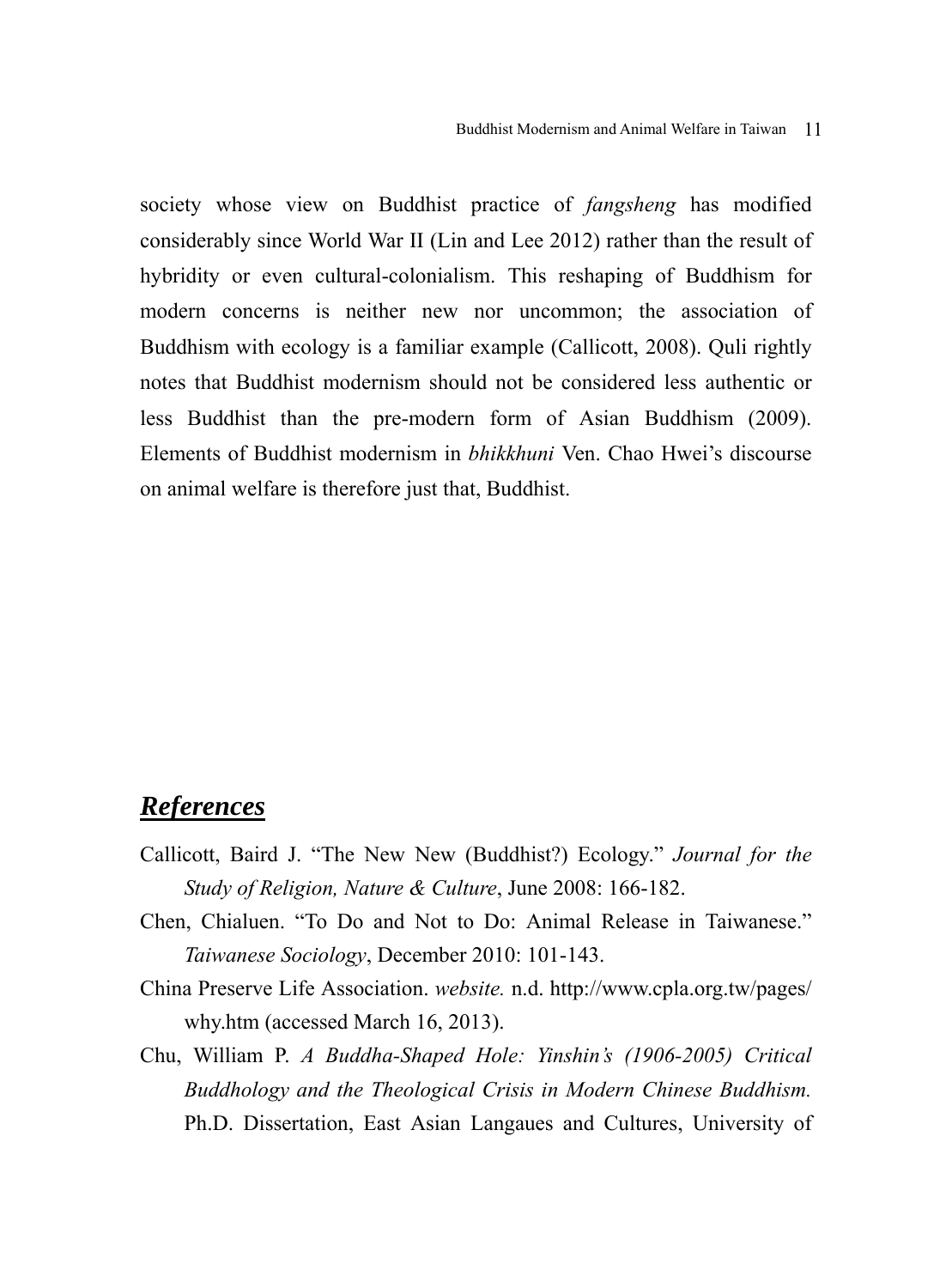12 法印學報 第三期 2013/10

California, Los Angeles, 2006.

- Clarke, J. J. *Oriental Englightenment: the encounter between Asian and Western Thought.* London: Routledge, 1997.
- Gombrich, Richard F. *Theravada Buddhism: A Social History from Ancient Benares to Modern Colombo.* London: Routledge, 1988.
- Goonatilake, Susantha. *Anthropologizing Sri Lanka: A Eurocentric Misadventure.* Bloomington: Indiana University Press, 2001.
- Hongshi Buddhist Cultural and Educational Foundation. *website.* n.d. http://www.hongshi.org.tw (accessed February 15, 2013).
- Lee, Yea-Wen. "Yunqi Zhuhong Husheng Sixiang Puhua yu Shijian de Chengxian Mailuo." *M.A. Dissertation.* Tainan: Department of Chinese Literature, National Cheng Kung University, 2002.
- Life Conservationist Association. *website.* n.d. http://www.lca.org.tw/ (accessed January –March 2013).
- Lin, Pen-Hsuan, and Tsung-Lin Lee. "The Formation of 'Correct' Captive Animal Release Practice Discorse." *Beneficiary: Taiwan: a radical quarterly in social studies*, 6, 2012: 217-266.
- McMahan, David L. *The Making of Buddhist Modernism.* Oxford & New York: Oxford University Press, 2008.
- Quli, Natalie E. "Western Self, Asian Other: modernity, authenticity, and nostalgia for 'Tradition' in Buddhist Studies." *Journal of Buddhist Ethics*, 2009: 1-38.
- Shih, Chao-Hwei, interview by Wei-yi Cheng. Hsin Chu, (February 20, 2013).
- ---. "Fojiao Houshe Lunlixue Chutan cong shiran de xianxiang yu faze, dao yingran de yuanli yu yuanze." *Hsuan Chuang Journal of Buddhist Studies*, 2006: 103-122.
- ---. "Theory and Practice of Buddhist Feminist Movement in Taiwan: from advocating animal rights to female rights." *Hsuan Chuang Journal of*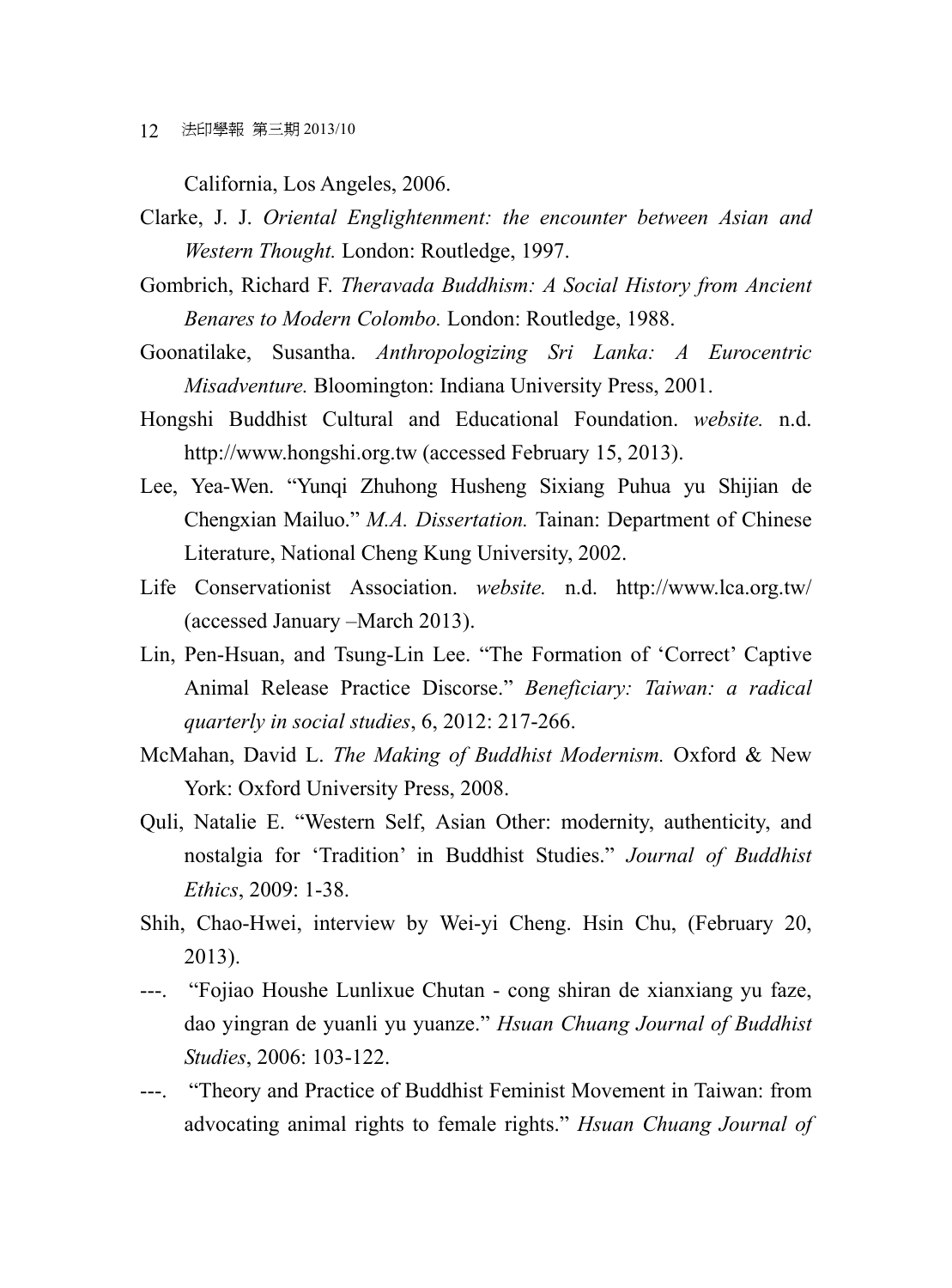*Buddhist Studies*, 3 2008: 121-143.

- ---. "Dependent Origination, Protecting Life & Middle Path." *Taiwan Yixue Renwen Xuekan*, May 2011: 27-49.
- Stokes, Leah, and Henry Shiu. "Buddhist Animal Release Practices: historic, environmental, public health and economic concerns." *Contemporary Buddhism*, November 2008: 181-196.